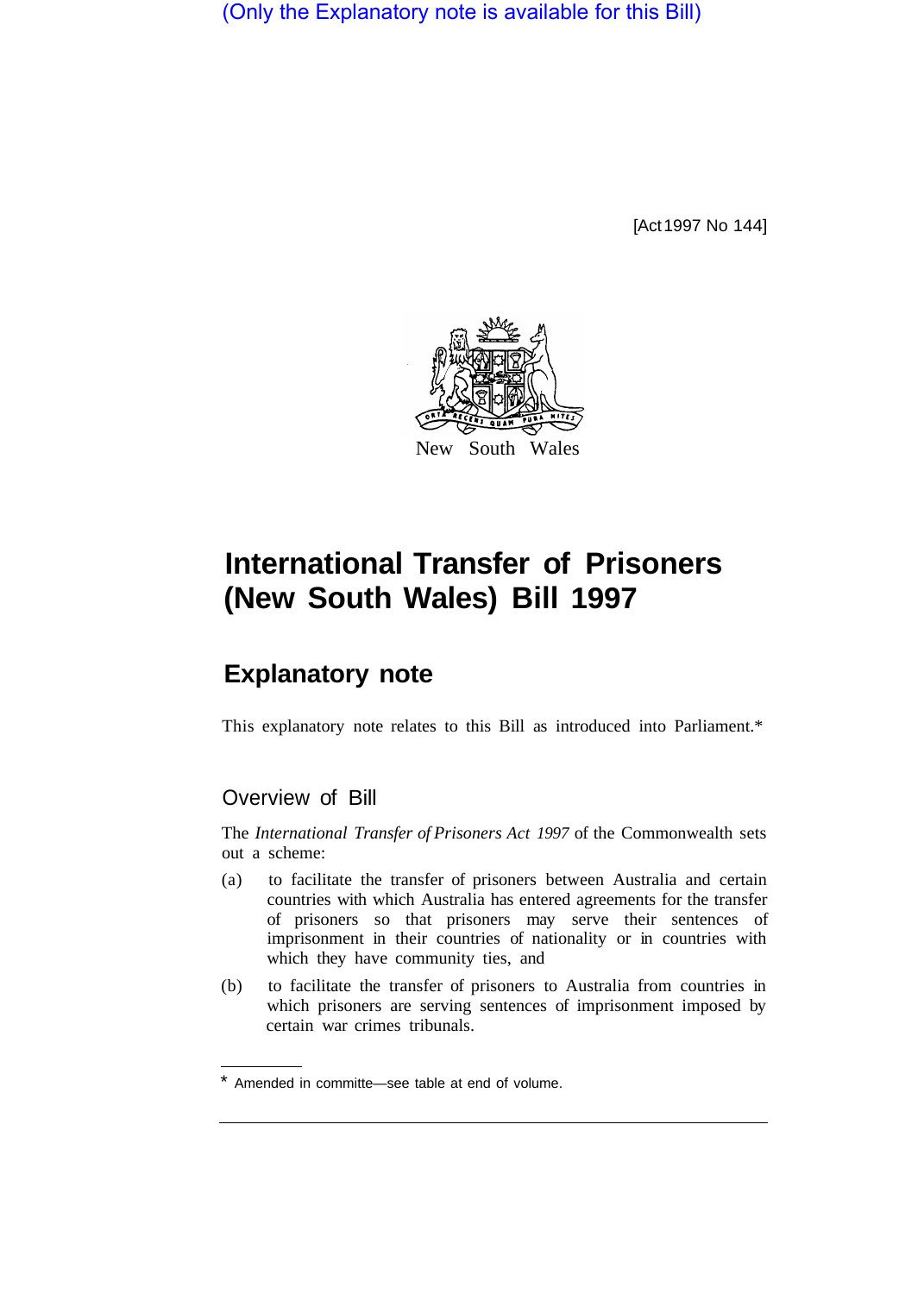International Transfer of Prisoners (New South Wales) Bill 1997 [Act 1997 No 144]

Explanatory note

The scheme will enable Australians imprisoned overseas, and foreign nationals imprisoned in Australia, to be returned to their home countries to complete the serving of their sentences. It will also enable persons who have a connection with Australia and who have been convicted by certain international war crimes tribunals (namely the Former Yugoslavia Tribunal and the Rwanda Tribunal) to be transferred to Australia to serve their sentences.

The Commonwealth Act by itself will be insufficient to give effect to the scheme. Incoming prisoners will have to be housed in prisons controlled by States and Territories which participate in the scheme (as there are no federal prisons) and many of the prisoners who wish to take advantage of the scheme and leave Australia will be serving sentences for State or Territory offences.

The Bill for the Commonwealth Act (as well as a Bill for the complementary legislation that States and Territories which have agreed to participate in the scheme will need to enact) was developed in consultation with the States and Territories through the Standing Committee of Attorneys-General.

The object of this Bill is to give effect to the scheme for the international transfer of prisoners set out in the Commonwealth Act by enabling prisoners to be transferred to and from this jurisdiction under the scheme.

### Outline of provisions

#### **Part 1 Preliminary**

**Clause l** sets out the name (also called the short title) of the proposed Act.

**Clause 2** provides for the commencement of the proposed Act on a day or days to be appointed by proclamation.

**Clause 3** sets out the object of the proposed Act as described in the Overview above.

**Clause 4** defines certain words and expressions used in the proposed Act. Commonwealth Act means the International Transfer of *Prisoners Act 1997*  of the Commonwealth and *War Crimes Tribunal* means the Former Yugoslavia Tribunal or the Rwanda Tribunal within the meaning of the Commonwealth Act. Expressions defined in the Commonwealth Act which are used in the proposed Act have the same meaning as in the Commonwealth Act, unless a contrary intention appears. For example, the Commonwealth Act defines *prisoner* as being a person who is serving a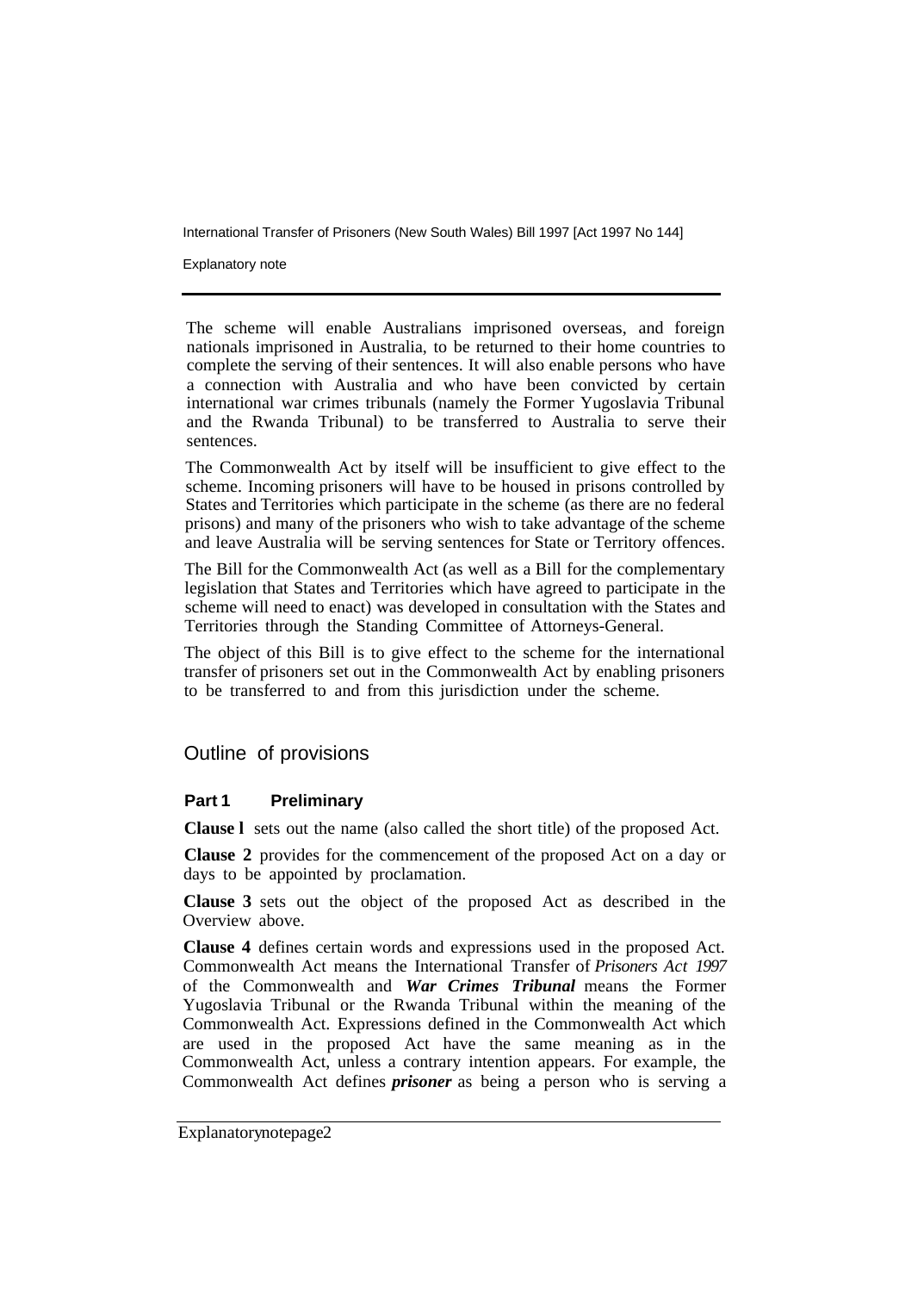International Transfer of Prisoners (New South Wales) Bill 1997 [Act 1997 No 144]

Explanatory note

sentence of imprisonment and includes a mentally impaired prisoner and a prisoner released on parole. A *Tribunal prisoner* is defined as a prisoner who is serving a sentence of imprisonment imposed by a War Crimes Tribunal for an offence for which that Tribunal is empowered to prosecute.

**Clause 5** provides that notes in the text of the proposed Act do not form part of the proposed Act.

#### **Part 2 Conferral of functions**

**Clause 6** empowers a New South Wales Minister to exercise and perform functions conferred on the Minister by or under the Commonwealth Act.

**Clause 7** empowers prison officers, police officers and other officials to exercise the powers and functions conferred on the officials by or under the Commonwealth Act in accordance with any arrangement made under clause 8 in relation to the administration of the Commonwealth Act.

**Clause 8** states that the Governor may make arrangements with the Governor-General for the administration of the Commonwealth Act. This complements the power conferred on the Governor-General under the Commonwealth Act. These arrangements may be varied or terminated at any time in accordance with the Commonwealth Act.

#### **Part 3 Enforcement of sentences of imprisonment of transferred prisoners**

**Clause 9** provides that, for the purposes of enforcement of sentence, a prisoner or Tribunal prisoner serving a sentence in New South Wales under the Commonwealth Act is to be treated in the same way as a federal prisoner.

**Clause 9 (1)** provides for the application of relevant enforcement laws to such a prisoner.

**Clause 9 (2)** gives examples of matters covered by the enforcement laws that will apply to the prisoner. These include release on parole, removal from one prison to another and eligibility for participation in prison schemes.

**Clause 9 (3)** gives effect in New South Wales to directions given by the Attorney-General of the Commonwealth under section 44 of the Commonwealth Act. Those directions relate to enforcement of sentences and include, subject to certain limitations, directions as to the duration and legal nature of the sentence of imprisonment as it is to be enforced under the Commonwealth Act, and directions relating to entitlement to release on